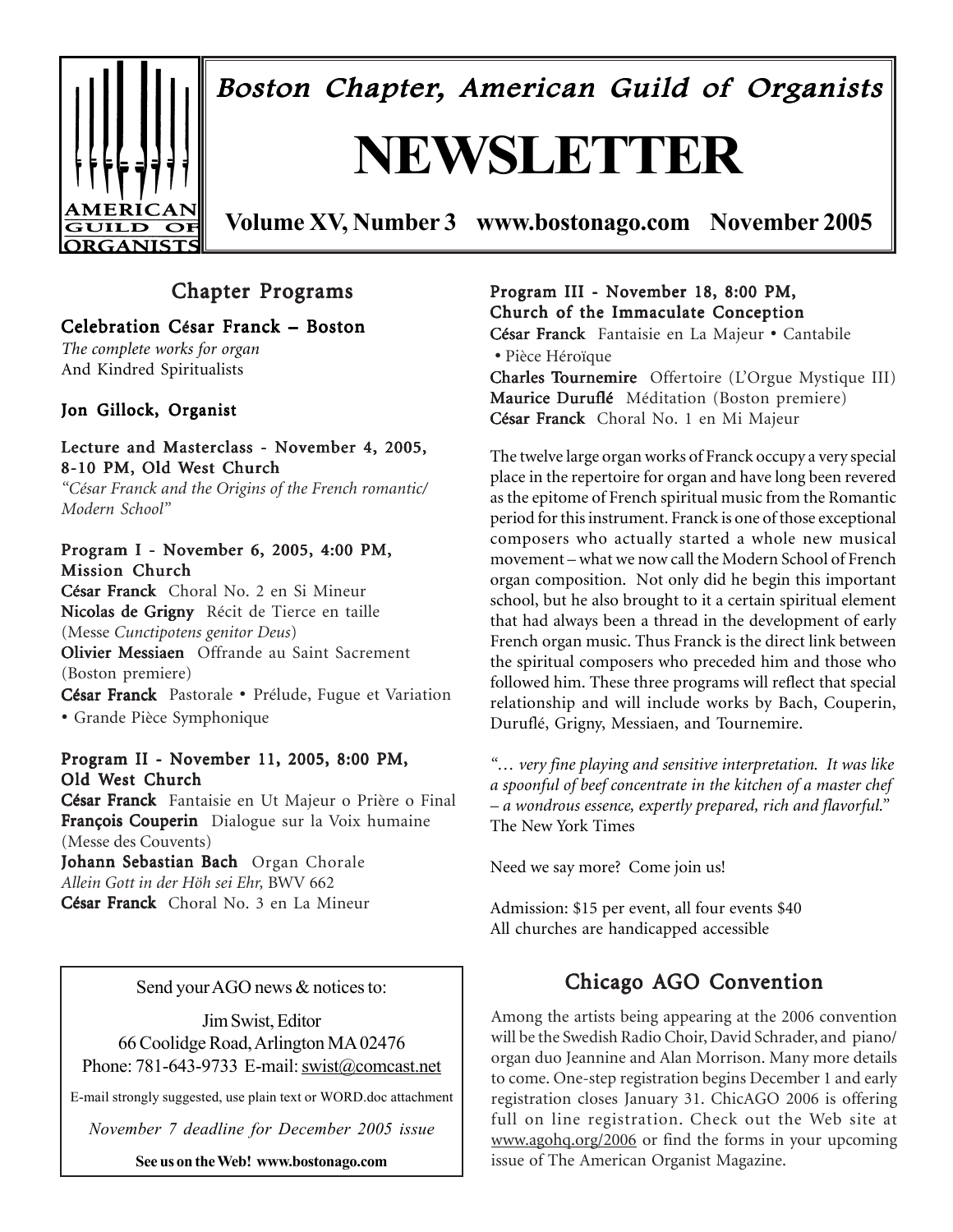## Dean's Message

By the time you read this newsletter the days will be noticeably shorter, and the nights will seem far too long – especially if I'm up late getting my work done! At this time of year, when the busy-ness seems to take over along with the dark, I find it rejuvenating to remember the rest and relaxation of summer. So, I invite you to walk with me along the eight-mile stretch of the National Seashore between Head of the Meadow and Race Point, and share the reflections I gathered there.

The coast of Cape Cod looks like a gradually sweeping curve from space, but walking along the high tide line it is a seemingly endless stretch of scallopshaped curves, with tiny bays and short promontories that reach out into ocean. Each little bay is different – one is a nesting site for piping plovers, another becomes a catch basin for that disgusting red seaweed called mung, yet another is absolutely pristine and calm. After walking for five or six miles, however, they can start to look alike, and can even become daunting. When the daunting feeling becomes overwhelming, there are two things that I can do to find a bit more strength. The first is simply to turn around and see how far I have come. Suddenly the beauty of the shore that I have passed by leaps out at me again, and I can be happy that I have come this far. The other thing is so simple, it's a wonder we all don't do it more often – I sit down, rest, and enjoy the moment. Then the heat of the day is washed away in the cold snap of the ocean, the cries of the plovers and gulls no longer jangle the nerves, and I might actually see the blow of a whale or the splash of a seal. How good it is to be here!

I do tend to collect things as I go by – and this means more than the beachcombing that happens on the shore. I have old programs from delightful concerts, all the little gifts that my students have given me, clothes that I refuse to admit I don't look good in any longer, and much more besides. When walking on the beach, however, there is a big limit to the amount of beachcombing one can do. Eight miles is a long way to carry something that is not vitally important, and aside from one or two really significant things whatever I pick up gets put back down again. It doesn't need to come with me for me to remember how beautiful it is, and it belongs out here. It won't be here when I return, but that's just fine. It was here once and was lovely to see.

*Continued on page 3*

## **Executive Committee Meetings**

Monday evenings 7-9 pm, King's Chapel Parish House, 64 Beacon St. 5th floor, Boston. Charles or Park St. MBTA

Nov. 14 Jan. 9, 2006 March 13 June 5

Executive committee meetings are open to all chapter members.

Newsletter of the Boston Chapter, American Guild of Organists Published 10 times a year, September-June. Distributed to members & associates of the Boston Chapter, AGO.

Mailed at standard mail rates from Boston MA. Boston Chapter/AGO c/o Timothy Hughes, Membership 20 Pleasant St, Medford MA 02155.

Copyright © 2005, Boston Chapter, American Guild of Organists

## *Boston Chapter, AGO Officers 2005-2006*

| Dean<br>phrygian@aol.com                                | Margaret Angelini<br>508-435-6167                 |
|---------------------------------------------------------|---------------------------------------------------|
| Sub-Dean<br>heinrich_christensen@yahoo.com 617-983-1990 | Heinrich Christensen                              |
| Treasurer<br>cdnk@juno.com                              | Carl Klein<br>781-274-8406                        |
| Broadcasts<br>cmsteinmetz@verizon.net                   | Martin Steinmetz<br>781-235-9472                  |
| Chaplain                                                | The Rev'd Miriam Gelfer<br>617-244-3221           |
| Competitions<br>dgb137@mac.com                          | David Baker<br>617-266-0746                       |
| Examinations<br><u>glenngoda@aol.com</u>                | Glenn Goda<br>617-442-7079                        |
| Library<br>joseph.dyer@umb.edu                          | Joseph Dyer<br>$617 - 527 - 6403$                 |
| Membership Secretary<br>thughes56@comcast.net           | Timothy Hughes<br>781-874-0538                    |
| Membership Committee<br>fredboston@msn.com              | Fredrick Guzasky<br>781-420-6880                  |
| Newsletter<br><u>swist@comcast.net</u>                  | Jim Swist<br>781-643-9733                         |
| Organ Advisory<br>smhill42ne@earthlink.net              | Richard Hill<br>508-238-6081                      |
| Placement<br>rmgabler@aol.com                           | Rose Mary Gabler<br>781-862-6322                  |
| Professional Development<br>$\text{cthigbe}(a)$ aol.com | Charlene Higbe<br>617-497-0610                    |
| Recording Secretary<br>owenbar@juno.com                 | Barbara Owen<br>978-465-2068                      |
| Registrar<br>joyceorganist@aol.com                      | Joyce Painter Rice<br>978-465-1901                |
| <i>SPAC</i><br>cmsteinmetz@verizon.net                  | Martin Steinmetz<br>781-235-9472                  |
| Substitutes<br>andreapressmusic@aol.com                 | David Owens<br>508-429-1725                       |
| YOI<br><u>cymswillie@aol.com</u>                        | Mary Sue Willie<br>978-369-2363<br>John Dunn      |
| jdunnatbacs@hotmail.com                                 | 617-868-8658                                      |
| Auditors<br>orienthts@aol.com                           | Lawrence Kuipers<br>617-561-4746<br>Joshua Lawton |
| jlawton@wso.williams.edu                                | 617-926-1042                                      |
| Region I Councilor<br>toeppner4@charter.net             | Lois Toeppner<br>508-366-0509                     |
| District Convener                                       | Grant Moss<br>413-585-3181                        |
| Webmaster<br>marknelson@cbfisk.com                      | Mark Nelson<br>978-283-1909                       |
|                                                         |                                                   |

#### *Executive Committee*

*Fredrick Guzasky, Charlene Higbe, Lee Ridgway, Mary Sue Willie, Jonathan Ambrosino, Brian Jones, Joan Reddy, Sally Slade Warner, Stephanie Budwey, Cheryl Duerr, Douglas Major, Andrew Shenton*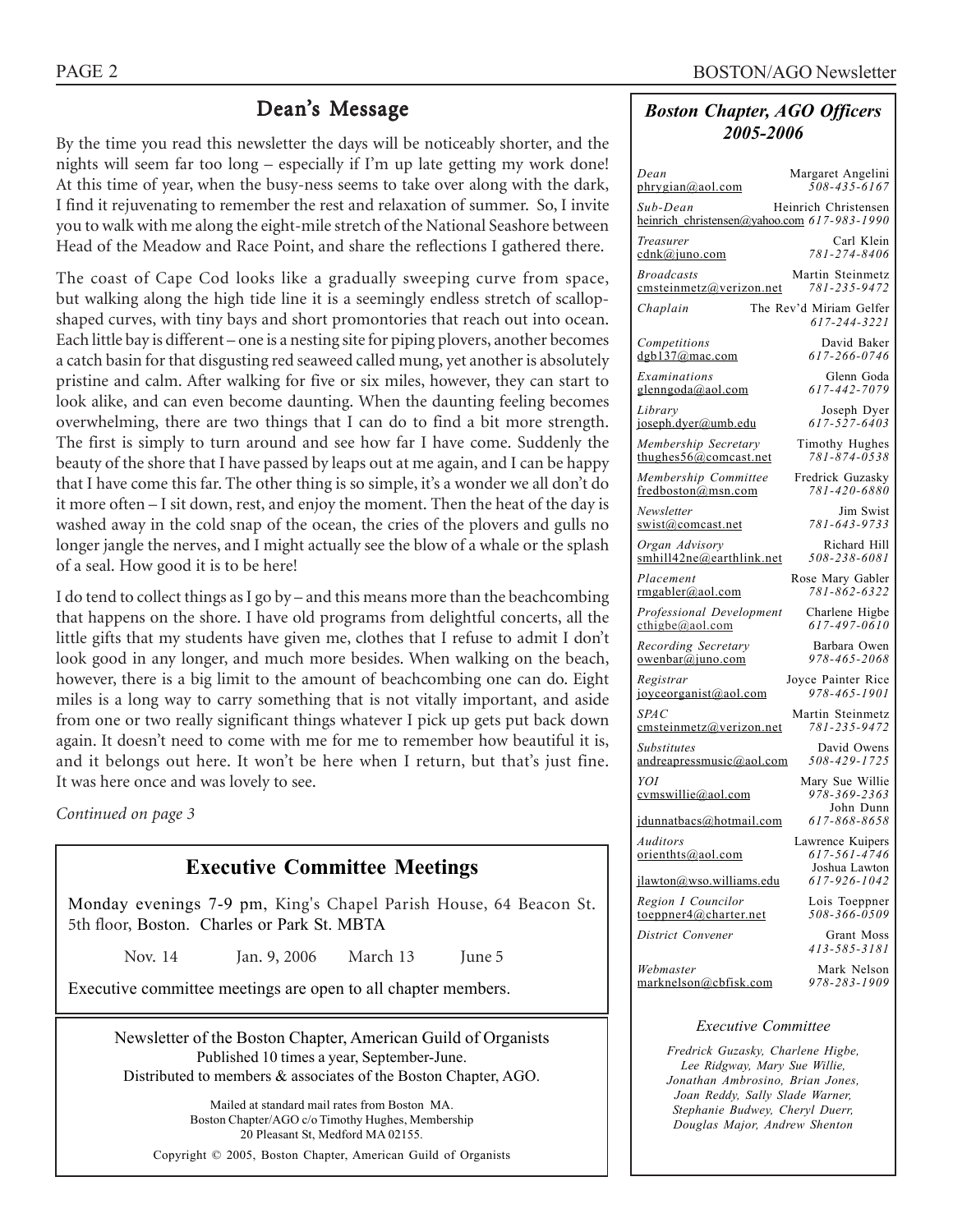## Dean's Message *(Continued from page 2)*

No matter how many times I take this walk, I never walk the same way twice. Winter is violent out here, and the coastline is completely rearranged in between visits. I was looking forward to seeing a very particular line of dune cliffs about three miles into the trip, but winter had washed them away. The old dune shacks are a lot closer to the high tide line this year than last as well. So, instead of missing those expected features or being surprised at recent changes, I try to look around to see what's really there. With any luck I will enjoy it for what it is.

I tend to procrastinate, and it is a trait of mine that does not make me proud. The walk even teaches me something about this! One is bound to get pebbles in the shoes when walking on the beach. When that happens, remove it immediately. Do not put it off until it hurts, because then you won't be able to finish the trip.

I hope that these observations have helped you appreciate the reflections that you have gathered on your own long walks. As we plunge into this dark and busy season, I encourage you to keep the spirit of wonder and joy alive and strong by remembering them. And as a final observation, if you're going on a long, hard walk, appropriate footwear is absolutely essential – but then, we organists already know that!

 *-- Margaret*

## Ago/Quimby Regional Competitions

Congratulations to chapter member Jeffrey Wood for placing first in the AGO/Quimby Regional Competition for Young Organists. You may recall that Jeffrey won first place at the Chapter competition last Spring, thus advancing to the Region 1 level.

Regional First Place winners received cash awards of \$1,000. They were sponsored in solo recitals during the AGO regional conventions, and will be presented in a group recital, Rising Stars, at the AGO National Convention in Chicago, Ill., July 2–6, 2006.

Jeffrey is a senior at the College of the Holy Cross in Worcester, Mass., where he majors in music and studies organ with James David Christie. He has played organ recitals throughout New England, including programs at Trinity Church and King's Chapel in Boston, and has performed with many local ensembles. Mr. Wood received first prize in the 2004 Augustana/Reuter National Undergraduate Organ Competition. He recently performed on harmonium in Mahler's Eighth Symphony with the Boston Symphony under conductor James Levine.

## Master Class with Thomas Murray

Yale University Professor of Music and recording artist Thomas Murray will offer an organ master class on Saturday, November 19 from 9:00 - 4:00 pm in the Church of the Transfiguration in Orleans. The class will explore the art of sacred music accompaniment and will cover anthem, transcriptions, hymn playing, and the accompanying of psalms and sacred solos.

The cost of the master class is \$150 for those wishing to play. Enrollment is very limited. For observers, the fee is \$50. For more information call Barbara Cole at 508-255-3999.

## Local Choral Organizations Local Choral Organizations

The editor has on several occasions received articles describing the activities of one of our many local choral groups. I have hesitated to publish these because of the fine line between news and advertising; however, as space permits, I do believe it is useful for the membership to see the programming philosophy and other information about each group. However, for announcement of specific events, I would prefer we stick to calendar entries and/or paid advertising space This month....

## The Seraphim Singers

*The Seraphim Singers* has special interest for members of the Boston Chapter, AGO. Past chapter dean Jennifer Lester is founder and conductor of the ensemble and our current dean, Margaret Angelini, sings in the alto section. *The Seraphim Singers* is dedicated to performing sacred works often neglected by other ensembles, oftentimes compositions requiring organ accompaniment. For example, Widor's wonderful but logistically problematic *Messe pour deux Choeurs et deux Orgues*.

 Though not founded as a Catholic ensemble, *The Seraphim Singers* makes the Basilica of Our Lady of Perpetual Help (Mission Church) a rehearsal base and more often than not performs in large reverberant Catholic churches with pipe organs. *Seraphim* programs also frequently feature such classics from the Catholic tradition as Langlais' *Missa Solenelle*, Duruflé's *Four Motets, Op. 10*, and lesser known works like the Latin motets of Paul Villette.

The distinguishing feature of *The Seraphim Singers*, however, is a commitment to newly composed music. Composers featured in first performances include Julian Wachner, Graham Ramsey, Elliott Gyger and Thomas Bold. Much of the programming attempts to reveal connections between recent compositions and masterworks from the past.

*-- Submitted by Randolph Nichols, edited for space*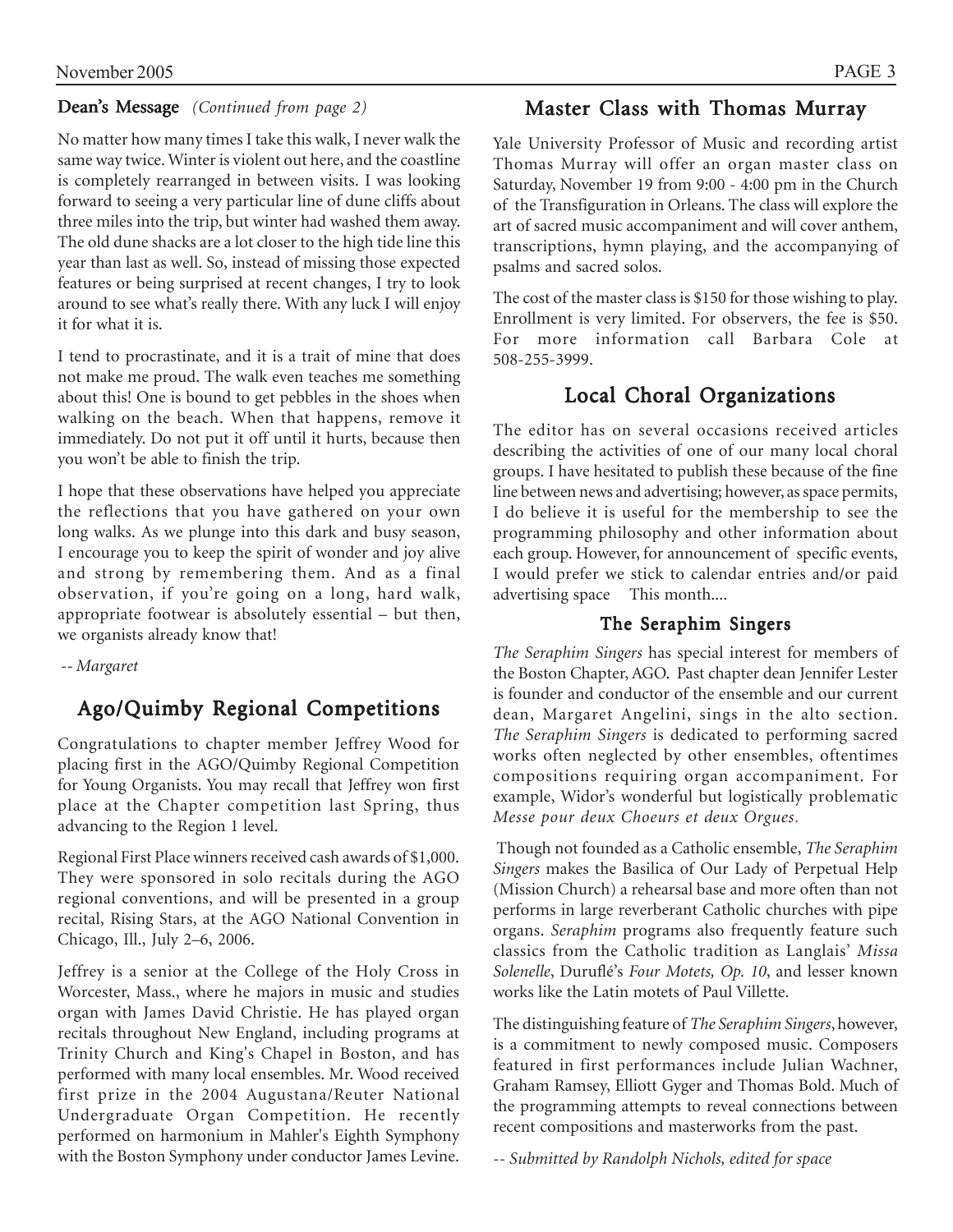## **BOSTON/AGO CONCERT CALENDAR**

#### Monday, October 31 12 midnight

Mark Steinbach, organ. Sayles Hall, Brown University, Providence RI. 401-863-2344 Free 因

#### Tuesday, November 1 12:15 pm

Boston Conservatory Showcase Recital: Oratorio Favorites. King's Chapel, 58 Tremont St, Boston. 617-227-2155 Donation \$3  $\boxed{6}$ 

#### Wednesday, November 2 6:30 pm

Choir of the Advent (Ho, *cond*): All Souls' Requiem: Cardoso *Missa pro defunctis.* Church of the Advent, 30 Brimmer St, Boston. 617-523-2377 Donation **b** 

#### 7:00 pm

Choirmen of the Parish of All Saints (Backhaus, *dir*): Solemn Mass for All Souls' Day: Guerrero *Missa pro defunctis.* Parish of All Saints, 209 Ashmont St, Dorchester MA. 617-436-3520 Free

#### Thursday, November 3 12:15 pm

Nancy B Granert, organ. Adolphus Busch Hall, (Harvard) 27 Kirkland St, Cambridge. Free Bring a lunch

#### Friday, November 4 7:30 pm

Pierre Pincemaille, organ. Chapel of St Peter & Paul. St Paul's School, Concord NH. 603-226-7941 Free

#### 8:00 pm

Matteo Galli, organ; Francesco Attesti, piano: Verdi *Requiem* LeBeau transcription. St Michael's College Chapel, Colchester VT. Katrina benefit 802-863-7928 \$20/10

#### 8:00 pm

Cross Border Orchestra of Ireland (Grant, *cond*); Emmanuel Lawler, tenor; Kathy Nugent, alto; Patrick Martin, uilean piper; Youth Choirs from Greater Boston; Symphony Hall, Boston. 617-266-1200 \$18 to \$70 **b** 

#### 8:00 pm

Franck Festival. *See page 1.*

#### Saturday, November 5 9:30 am

Recorders/Early Music MetroWest: Singer's Workshop: Byrd, Tallis. Trinity Episcopal Church, 81 Elm St, Concord MA. 978-264-0584 \$16 Reg by Nov 2

#### 7:00 pm

Andrew Shenton, organ. First Religious Society, 27 School St, Carlisle MA. 978-369-5180 Donation **b** 

#### 7:30 pm

Matteo Galli, organ; Francesco Attesti, piano: Verdi *Requiem* LeBeau transcription. Philips Exeter Academy Chapel, Exeter NH. 603-778-8944 Donation \$12/8

#### 8:00 pm

Boston Cecilia Chorus & Period Instrument Orchestra (Teeters, *cond*); Sharon Baker, soprano; Pamela Dellal, mezzo-soprano; Jeffrey Gall, countertenor: All Handel program. Jordan Hall, 30 Gainsborough St, Boston. 617-232-4540 \$60,40,25,15 |5

#### 8:00 pm

Peter Sykes, harpsichord: Bach *Goldberg Variations,* complete. BU College of Fine Arts Concert Hall. 855 Comm Ave, Boston. 617-661-0570 Free

#### Sunday, November 6 12:15 pm

Lois Toeppner, organ: Wesley United Methodist Church, 114 Main St, Worcester MA. 508-799-4191 Donation

#### 2:00 pm

Asepha: Music of the Jewish disapora. First Church in Malden, 184 Pleasant St, Malden MA. 781-324-3733 Donation \$10

#### 3:00 pm

Masterworks Chorale (Hodgkins, *dir*): Haydn *Mass in Time of War;* Brahms *Nanie;* Vaughan Williams *Five Mystical Songs*. Sanders Theater, Harvard University. Free parking at Broadway St Garage. 617-496-2222 固

#### 3:00 pm

Matteo Galli, organ; Francesco Attesti, piano: Verdi *Requiem* LeBeau transcription. Thayer Public Library, Braintree MA. 781-848-0405 Free 因

#### 3:00 pm

Andrew Shenton, organ. Congregational Church, 21 Meetinghouse Hill Rd, Sanbornton NH. 603-286-3018 Donation **b** 

#### 4:00 pm

Franck Festival. *See page 1.*

#### 4:00 pm

Brunhilde Engelhardt, organ: JS Bach, CPE Bach, Mendelssohn. The Eliot Church of Newton, 474 Centre St, Newton MA. 617-244-3639 x204 Donation **b** 

#### 4:00 pm

Claudio Astronio, organ. Sayles Hall, Brown University, Providence RI. 401-863-2344 Free **b** 

#### 5:00 pm

Stuart Forster, director & organist: Choral Evensong for All Saints: Tomkins, Lehman, Farrant, Holst, Bruckner. Christ Church, Zero Garden St, Cambridge. 617-876-0200 Donation  $\boxed{6}$ 

#### Monday, November 7 6:30 pm

John Bishop, slide-show & lecture: "Two Hooks and a Hastings." First Parish Unitarian Universalist Church, 630 Mass Ave, Arlington MA. Donation  $\boxed{6}$ 

#### Tuesday, November 8 12:15 pm

Anthony Pinel, organ: Bach, Hindemith. King's Chapel, 58 Tremont St, Boston. 617-227-2155 Donation \$3 因

#### Thursday, November 10 12:15 pm

Harry Huff, organ. Adolphus Busch Hall, (Harvard) 27 Kirkland St, Cambridge. Free Bring a lunch

#### Friday, November 11 8:00 pm

Franck Festival. *See page 1.*

#### 7:30 pm

WW II Remembrance & Reflections: Poulenc, Eisler, Ives, Weill, Butterworth, MacMillan; Poetry read by US & British veterans. St Andrew's Episcopal Church, 79 Denton Rd, Wellesley MA. 781-235-7310 \$20/10/5 Season tickets \$170/70 srs

#### Saturday, November 12 8:00 pm

Cappella Clausura: Boston premiere La Donna/La Dame. *See back page.*

#### Sunday, November 13 2:30 pm

Scott Lamlein, organ. United Congregational Church, 395 High St, Holyoke MA. ########### Free

#### 3:00 pm

Kurt Glacy, organ; Robert LePage, trumpet: Clarke, Purcell, Albinoni, Fantini, Hovannes. First Trinitarian Congregational Church, 381 Country Way, Scituate MA. 781-545-5300

#### 4:00 pm

Brunhilde Engelhardt, organ. The Eliot Church of Newton, 474 Centre St, Newton MA. 617-244-3639 Free **b** 

#### 4:00 pm

Morgenmusik Brass; Barbara Bruns, organ. First Congregational Church, Rockport MA. 978-546-6638 \$15/10

#### Sunday, November 13 4:00 pm

Choral Evensong: Louise Mundinger & Joyce Painter Rice, directors; Maggie Marshall & Daniel McKinley, organists: Mundinger, Wm. Smith of Durham, Tallis, others. Trinity Episcopal Church, 26 White St, Haverhill MA. 978-372-4244 Free **b**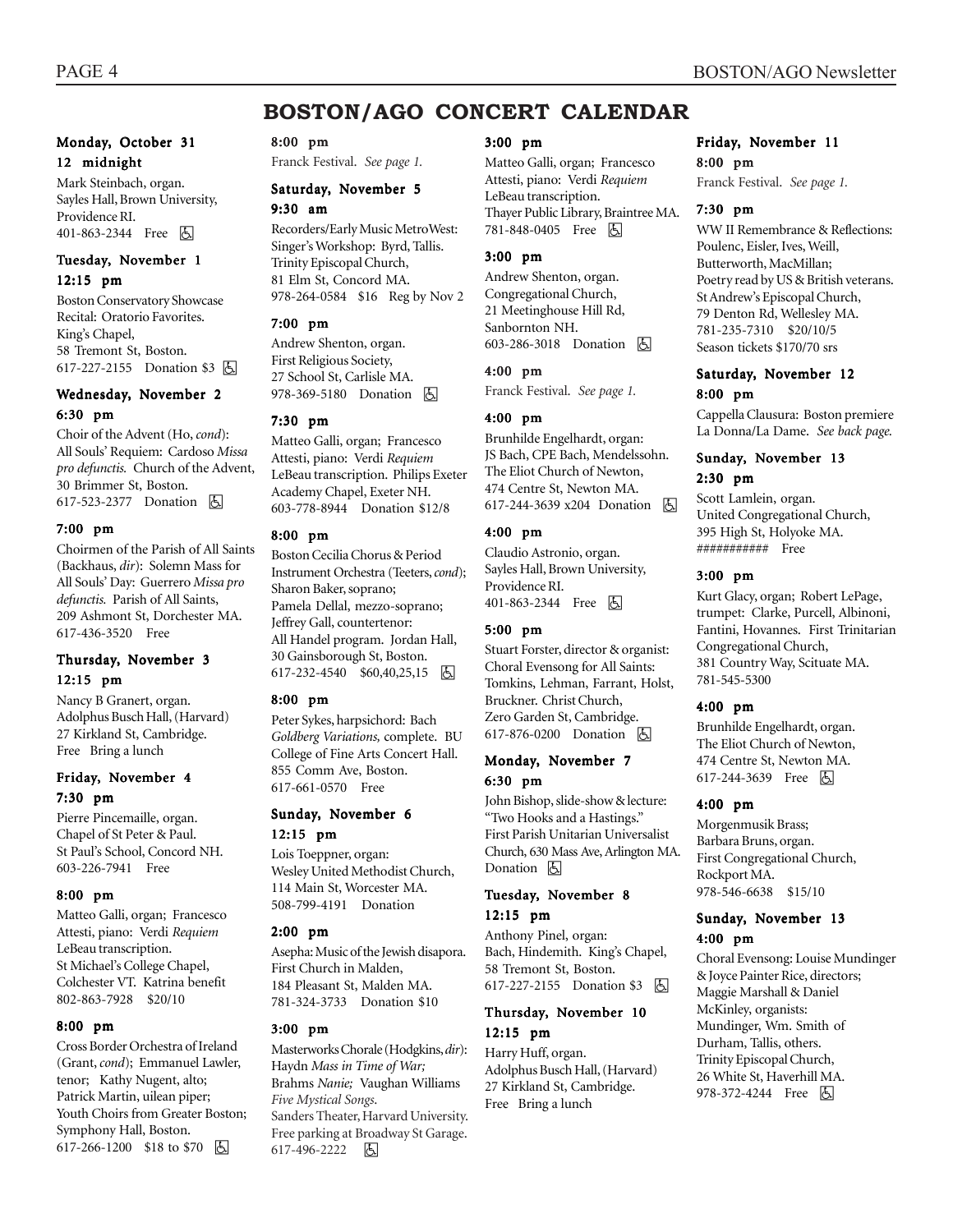#### 7:00 pm

Andrew Shenton, organ. First Parish, 24 Vernon St, Framingham MA. 508-872-3111 Donation **b** 

#### 7:00 pm

Henry Hokans, organ (125th anniv): Bach, Franck, Widor, Duruflé. Salem Covenant Church, East Mountain St, Worcester MA. 508-829-6456 Donation

#### 7:00 pm

Seraphim Singers (Lester, *cond*): All Britten incl. *Festival Te Deum, AMDG, Canticles*, *Missa Brevis.* St Paul Church, (Harvard Sq) Bow & Arrow Sts, Cambridge. 617-926-0126 \$15/10 | 5

#### 8:00 pm

Cappella Clausura: Boston premiere La Donna/La Dame. *See back page.*

#### Tuesday, November 15 12:15 pm

Accord Chamber Players: Melissa Bull & Lino Tanaka, violin: Vivaldi *Fall, Winter* from *Four Seasons.* King's Chapel, 58 Tremont St, Boston. 617-227-2155 Donation \$3 因

#### 8:00 pm

Cappella Clausura: Boston premiere La Donna/La Dame. *See back page.*

#### Thursday, November 17 12:15 pm

Members of the Harvard Organ Society, organ. Adolphus Busch Hall, (Harvard) 27 Kirkland St, Cambridge. Free Bring a lunch

#### Friday, November 18 8:00 pm

Silent Movie:

*The Hunchback of Notre Dame.* Methuen Memorial Music Hall, 192 Broadway (rt 28) Methuen MA. 978-685-0693 \$10/3 因

#### Saturday, November 19 8:00 pm

New World Chorale & Orchestra (Krafka, *cond*).

St Catherine of Siena Church, 547 Washington St, Norwood MA. 781-762-6080 x26 Donation \$10 h

#### 8:00 pm

Coro Stella Maris (LeClair, *dir*): From Magnificat to Manger: Aleotti, Praetorius, Hassler, Victoria, Purcell, Lauridsen, Pårt. St Andrew's Church, 135 Lafayette St (rt 114), Marblehead MA. 978-283-3833 \$15/10

#### 8:00 pm

Franck Festival. *See page 1.*

#### Sunday, November 20 3:00 pm

Marie-Claire Alain, organ. St Joseph Memorial Chapel, College of the Holy Cross, Worcester MA. 508-793-2296 Free 因

#### 4:00 pm

Coro Stella Maris. *See Saturday, Nov 19 at 8:00 pm.* St John's Episcopal Church, 48 Middle St, Gloucester MA.

#### 4:00 pm

St Mary's Choir (Broms, *dir/org*); Michelle French, Katie Goudreau, Rita Budwey, Murray Kidd, Michael Budwey, soloists: Handel *Messiah,* complete. St Mary's. 8 Church St, Holliston MA. 617-548-3974 \$10 Don. hurricanes

#### Tuesday, November 22 12:15 pm

Audrey Cienniwa, baroque cello; Paul Cienniwa, organ: All Frescobaldi. King's Chapel, 58 Tremont St, Boston. 617-227-2155 Donation \$3 因

#### Saturday, November 26 2:00 pm

Young Opera Company of New England (Stultz, *dir*): *Amahl & the Night Visitors*; carols & sing-along. Methuen Memorial Music Hall, 192 Broadway (rt 28) Methuen MA. 781-334-7155 \$15 | 5

#### 7:00 pm

Young Opera Company of New England. *See above at 2:00 pm.*

#### Sunday November 27 3:30 pm

St Paul Parish Adult Choir (Lester, *dir*; Swist, *org*): Advent Service of Lessons & Carols. Hallock: *The Great O Antiphons*, seasonal readings, hymns, motets.

St Paul Church, Bow & Arrow Sts (Harvard Sq), Cambridge. 617-491-8400 Donation **A** 

#### Sunday, November 27 4:00 pm

Lois Toeppner, organ: Bach, Buxtehude, Franck, Mendelssohn. First Baptist Church, 848 Beacon St, Newton MA. 617-244-2997 Donation **b** 

#### 4:30 pm

Harry Huff, organ. Recital, followed at 5:00 pm by Choir of The Advent (Ho, *dir;* Wood, *org*): Advent Lessons and Carols. Church of the Advent, 30 Brimmer St, Boston. 617-523-2377 Donation **b** 

#### 5:00 pm

King's Chapel Choir & Soloists (Christensen, *dir*); Arcadian Winds: Advent music: Pinkham, Underhill, Brahms, Kodaly*,* others. King's Chapel, 58 Tremont St, Boston. 617-227-2155 Donation \$12/8 因

#### Tuesday, November 29 12:15 pm

Shuann Chai, fortepiano: CPE Bach, Haydn, Mozart. King's Chapel, 58 Tremont St, Boston. 617-227-2155 Donation \$3 固

#### Friday, December 2 7:00 pm

Holiday Open House. Methuen Memorial Music Hall, 192 Broadway (rt 28) Methuen MA. 978-685-0693 \$10/3 因

#### 7:30 pm

Only A Cappella: Pop - Mit Logarhythms, DooWop - Peking & the Mystics, Gospel - Kuumba, Barbershop - Sound Investment, Classical - Ad Hoctet; Nan Rumpf, watercolor exhibit. St Andrew's Episcopal Church, 79 Denton Rd, Wellesley MA. 781-235-7310 \$20/10/5 Season tickets \$170/70 srs

#### 8:00 pm

Duo Maresienne: Carol Lewis, viola da gamba; Olav Chris Henriksen, lute & theorbo: Praetorius, John Johnson, Marais, de Visee, others. Lindsay Chapel,

First Church Congregational, Mason & Garden Sts, Cambridge. 617-776-0692 \$20/15

#### Saturday, December 3 7:30 pm

A Merry Music Hall Christmas: brass ensemble & organ. Methuen Memorial Music Hall, 192 Broadway (rt 28) Methuen MA. 978-682-8674 \$15 res \$10/3 | 4

#### 7:30 PM

The Rockingham Choral Society (Wing, *dir*), Chorus of 20 children, Jeanne Goodwin, and flute: New England premiere Rutter *Mass of the Children,* more Rutter. South Unitarian Church, Portsmouth NH. 603-742-8048 \$12/8

#### Sunday, December 4 12:15 pm

Will Sherwood, organ. Wesley United Methodist Church, 114 Main St, Worcester MA. 508-799-4191 Donation

#### 3:00 pm

The Rockingham Choral Society. *See Saturday, Dec 3 at 7:30 pm.* Stratham Community Church, Stratham NH.

#### 3:00 pm

A Merry Music Hall Christmas: brass ensemble & organ. Methuen Memorial Music Hall, 192 Broadway (rt 28) Methuen MA. 978-682-8674 \$15 res \$10/3 | 4

#### 4:00 pm

Stämbandet, vocal ensemble: Music & Traditions of Christmas & the Winter Solstice in Sweden. Bethany Evangelical Church, 62 Cheney St, Orange MA. 978-544-6161 \$15/10

#### 5:00 pm

Stuart Forster, director & organist: Choral Evensong: Byrd, Smith, Gibbons. Christ Church, Zero Garden St, Cambridge. 617-876-0200 Donation  $\Box$ 

#### Friday, December 9 4:00 pm

Stämbandet, vocal ensemble: Music & Traditions of Christmas & the Winter Solstice in Sweden. Westford Historical Society, Westford MA. 617-529-0981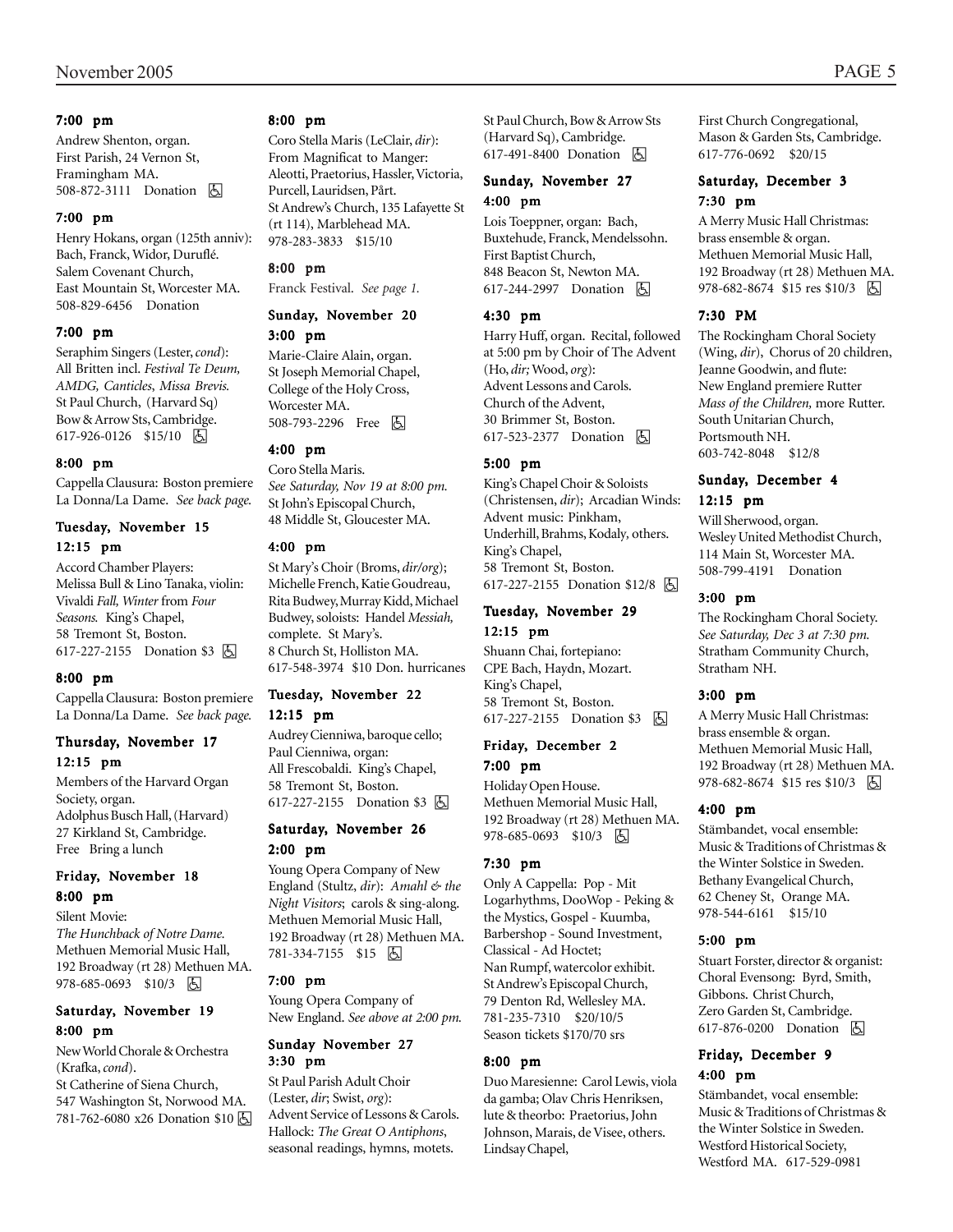#### 8:00 pm

Boston Cecilia: Barbara Bruns, organ; Morgenmusik Chamber Brass: Pinkham *Christmas Cantata*, Distler *Die Weihnachtsgeschichte*, Gabrieli Motets for brass, organ & chorus; carols. Church of the Advent, 30 Brimmer St, Boston. 617-232-4540 \$15,25,40  $-$ \$4 sts/srs  $\boxed{6}$ 

#### Saturday, December 10 7:30 pm

Stämbandet, vocal ensemble: Music & Traditions of Christmas & the Winter Solstice in Sweden. Woodstock CT. 617-529-0981

#### 8:00 pm

Assabet Valley Mastersingers with Orchestra (Eaton, *dir*); Roberta Anderson, soprano: Krista River, mezzo-soprano; Stanley Wilson, tenor; Philip Lima, baritone: Bach *Christmas Oratorio*, pts I, II, III. Immaculate Conception Church, Prospect St, Marlborough MA. 978-562-9838 \$15/12 -1\$ adv

#### Sunday, December 11 2:30 pm

Holyoke High School Madrigal Singers. Skinner Chapel, United Congregational Church, 395 High St, Holyoke MA. Free

#### 3:00 pm

Boston Cecilia: *See Friday, Dec 9 at 8:00 pm.* All Saints Church, 1773 Beacon St, Brookline MA.

#### 4:00 pm

St Mary's Parish Choirs (Broms, *dir*/ *org*): Britten *Ceremony of Carols,* others. St Mary's, 8 Church St, Holliston MA. 617-548-3974 \$10 Don. hurricanes

#### 5:00 pm

Stuart Forster, director & organist: Festival of Nine Lessons & Carols: Pearsall, Ord, Lehman, Poston, Forster, Victoria, Corfe, Willcocks, Handel, Howells, Piae Cantiones. Christ Church, Zero Garden St, Cambridge. 617-876-0200 Donation **b** 

#### 5:00 pm

Choir & Madrigal Singers of St Paul's School (Stowe, *dir*/*org*): Festival of Lessons & Carols. Chapel of St Peter & St Paul. St Paul's School, Concord NH. 603-226-7941 Free

#### 7:00 pm

The Broms Organ Trio: Ed Broms, Hammond organ; Timo Shanko, tenor saxophone; Pete Barre, drums: John Coltrane. Eastern Nazarene College, Mann Auditorium,

## **NEXT DEADLINE:**

#### **November 7 for December 2005 issue**

Please send all news and notes to:

Jim Swist, 66 Coolidge Rd, Arlington MA 02476 Send via e-mail to swist@comcast.net .

Calendar notices must be submitted either by e-mail or IN WRITING (please no phone calls). Include: day, date, time, brief description of program, location, address, phone number, price (or donation/free), and whether handicap-accessible.

Listings for each month are due by the first business day of the prior month. We will include all listings for the month of issue plus as many for the following month as space allows.

West Elm St, Wolllaston MA. 617-745-3000 Free

#### Friday, December 16 5:30 pm

Choir & Madrigal Singers of St Paul's School (Stowe, *dir*/*org*): Festival of Lessons & Carols. Church of the Advent, 30 Brimmer St, Boston. 603-226-7941 Free

#### Sunday, December 18 3:30 pm

Assabet Valley Mastersingers (Eaton, *dir*; Toeppner, *org*); Andrea Ehrenreich, soprano: Paulette LaBarre, alto; Tenor TBA; Thomas Dawkins, bass: Christmas *Messiah* Sing. Evangelical Congregational Church, West Main St (rt 30) @ Church St , Westboro MA. 978-562-9838 Donation \$5

#### 4:00 pm

Stämbandet, vocal ensemble: Music & Traditions of Christmas & the Winter Solstice in Sweden. Pleasant St Congregational Church, 75 Pleasant St, Arlington MA. 617-529-0981 \$15/9

## **Boston Chapter Broadcast Schedule WCRB (102.5 fm) Sundays 7:00am –7:25am**  CELEBRATING 46 YEARS OF BROADCASTING ON WCRB

Martin Steinmetz, Executive Producer and Technical Director

| <b>Broadcast</b>          | Performer      | Location              | <b>Music</b>                             |
|---------------------------|----------------|-----------------------|------------------------------------------|
| Date                      |                |                       |                                          |
| November 6                | John Ogasapian | Methuen Music Hall    | Prelude in b, Paine; Fantasie, Chadwick; |
|                           |                |                       | Song of the Sea, Matthews                |
| November 13   David Owens |                | First Baptist Church, | Preludio from Sonata 7, Rheinberger;     |
|                           |                | Beverly               | Aria, Hunt; Coronation March, Walton     |
| November 20               | Brian Jones    | Trinity Cathedral,    | Concerto in G, Ernst/Bach; Toccata &     |
|                           |                | Portland              | Fugue in D (Dorian), Bach                |
| November 27               | James David    | Methuen Music Hall    | Aria, Pinkham; Chorale No. 3, Franck     |
|                           | Christie       |                       |                                          |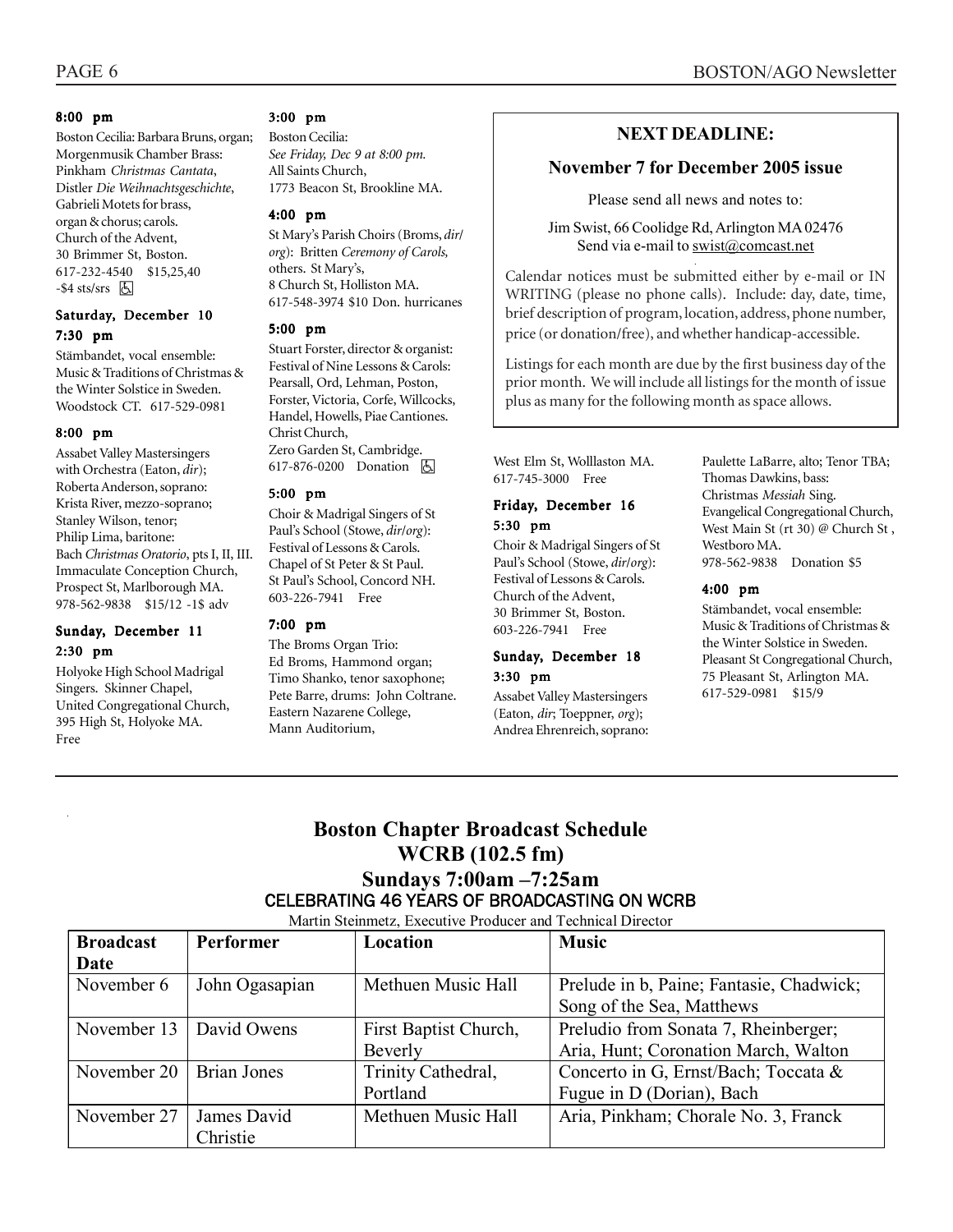## **PLACEMENT NOVEMBER, 2005**

The date in brackets following a church's name shows when the church first requested a listing. **\***Indicates church is considering work on or replacement of their organ**; #** indicates an interim position. Salary and Rating are based on income paid by the church. Additional comp is estimated on additional services such as funerals and weddings.

| Denomination Rating Location |                |                  | Name of Church                            | Organ            | Salary        | Est. Additional Comp |
|------------------------------|----------------|------------------|-------------------------------------------|------------------|---------------|----------------------|
| <b>Baptist</b>               | B              | Providence, RI   | Calvary Baptist Church NEW                | Moller           | 12.000        | <b>NA</b>            |
|                              | B              | Lexington, MA    | First Baptist Church [9/05]               | Rodgers          | 18.500-19.500 | <b>NA</b>            |
| Congregational               | $\overline{B}$ | Atkinson, NH     | Atkinson Congregational Church [10/05]    | Ahlborn-balardi  | 11.000        | <b>NA</b>            |
|                              |                |                  | organist only, choir director only        |                  | 8,000, 3,000  |                      |
|                              | B              | West Medford     | Congregational Church (UCC) [9/05]        | Skinner*         | 15,000-18,000 | <b>NA</b>            |
| Covenant Cong.               | E              | Ouincy           | <b>Ouincy Covenant Church [9/05]</b>      | Moller           | $6,200$ neg   | <b>NA</b>            |
| Episcopal                    | А              | Newburyport      | St. Paul's Church [5/05]                  | Austin           | 20,000        | <b>NA</b>            |
|                              | E              | Newton Highlands | Parish of St. Paul [4/05]                 | Hutchings        | 14.000        | <b>NA</b>            |
| Lutheran                     | C              | North Easton, MA | Holy Trinity Lutheran Church [9/05]       | Hook             | 15,000-18,000 | <b>NA</b>            |
| Methodist                    | D              | Belmont, MA      | Belmont United Methodist [9/05]           | Conrad Olsen     | 12,000-15,000 | <b>NA</b>            |
| Roman Catholic               | D              | Charleston, MA   | St. Mary's Parish NEW                     | Woodberry/Harris | 20,000        | 10,000               |
|                              | C              | Marlborough, MA  | Immaculate Conception Parish NEW          | Rodgers          | 20,000        | 13,125               |
| Unitarian/Univ.              |                | Lexington        | First Parish in Lexington # [5/05]        | Hutchings        | 20,500        | NA                   |
|                              | А              | Winchester       | Winchester Unitarian Society [9/05]       | Austin           | 15,000-20,000 | 25 fun/wed           |
|                              | E              | Kingston, MA     | First Congregational Parish Church [9/05] | Hook             | 9,000-10,000  | <b>NA</b>            |

#### **ORGANIST/CHOIR DIRECTOR**

#### **ORGANIST ONLY**

| Baptist                     | E | Stoneham        | First Baptist of Stoneham [9/05]         | Allen           | 3.500         | <b>NA</b>    |
|-----------------------------|---|-----------------|------------------------------------------|-----------------|---------------|--------------|
| Christian Science           | E | Framingham      | First Church of Christ, Scientist [5/05] | Allen           | 5.035         | NA           |
|                             | D | Concord         | First Church of Christ, Scientist [4/05] | Austin          | 12.000        | NA           |
|                             | D | Malden          | First Church in Malden [5/05]            | Aeolian Skinner | 10,500-15000  | 5-10 fun/wed |
| Episcopal                   | C | Arlington       | St. John's Episcopal Church # [9/05]     | M.P. Moller     | $200$ /week   | <b>NA</b>    |
| <b>Evangelical Covenant</b> | D | West Peabody    | Community Covenant Church [9/05]         | Allen           | 12,000-14,500 | <b>NA</b>    |
| Roman Catholic              | A | <b>Brockton</b> | St. Edith Stein Parish NEW               | Moeller         | 17,000-20,000 | <b>NA</b>    |
| Unitarian/Univ.             | D | Haverhill       | Unitarian Universalist Church [10/05]    | tracker         | 7.100         | 4 fun, 7 wed |

#### **DIRECTOR ONLY - none**

Please note: This list is as accurate as possible as of September 19, 2005; notices for job openings received after this date will be included in the next newsletter. It is possible that some churches on this list have filled their positions but have not notified placement. A = excellent salary for job expectations; B = good salary; C = average salary; D = low salary; E = very low salary; NR = not rated.

**POSITIONS FILLED** – Congregational Church in Sharon **POSITIONS REMOVED** – none

#### **PROFESSIONAL CONCERNS PUBLICATION**

*The Work and Compensation of the Church Musician* (the Boston Chapter's 16-page "*Green Book*"), 2000 edition, is available for \$5.00 per copy, postage-paid. Please make your check payable to Boston Chapter, AGO, and send to Rose Mary Gabler, 16 Summer Street, Lexington, MA 02420.

**LISTING YOUR CHURCH ON THIS PAGE** Contact Rose Mary Gabler at rmgabler@aol.com or 781-862-6322.

## Advertising Space Available

The back 1/2 page ad space is available for the January, May, and June (Summer) issues at \$85 each. 1/4 page inside ads are availale anytime for \$25. You may reserve up to a year in advance on a first come, first served basis. *-- The Editor*